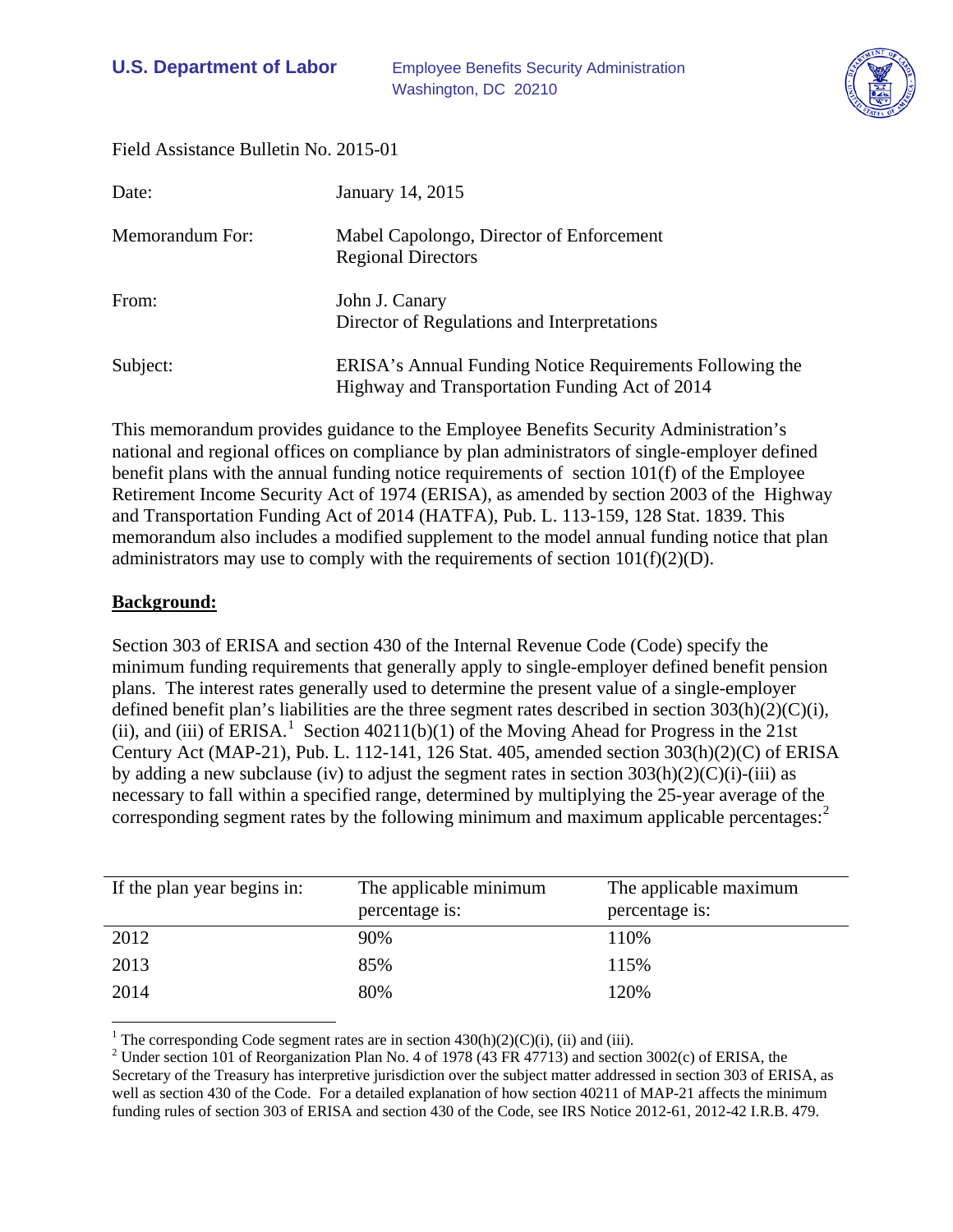| 2015       | 75% | 125% |
|------------|-----|------|
| After 2015 | 70% | 130% |

Section 2003(b)(1) of HATFA amended section  $303(h)(2)(C)(iv)$  by replacing the above table with the following:

| If the plan year begins in: | The applicable minimum<br>percentage is: | The applicable maximum<br>percentage is: |
|-----------------------------|------------------------------------------|------------------------------------------|
| 2012 through 2017           | 90%                                      | 110%                                     |
| 2018                        | 85%                                      | 115%                                     |
| 2019                        | 80%                                      | 120%                                     |
| 2020                        | 75%                                      | 125%                                     |
| <b>After 2020</b>           | 70%                                      | 130%                                     |

The above described adjustment of the segment rates under MAP-21 and HATFA is sometimes referred to as "funding stabilization" in this memorandum.

Section 101(f) of ERISA sets forth the requirements for plan administrators of defined benefit plans to which title IV of ERISA applies (both multiemployer and single-employer plans) to furnish annual funding notices to plan participants and beneficiaries, among other recipients. Section  $101(f)(2)(D)(i)$  of ERISA, as added by MAP-21, requires plan administrators of singleemployer defined benefit plans to disclose additional information in the annual funding notice for a plan year beginning after December 31, 2011 and before January 1, 2015, if such plan year is an "applicable plan year" within the meaning of section  $101(f)(2)(D)(ii)$ . These disclosures relate to the effect of the ERISA section  $303(h)(2)(C)(iv)$  funding stabilization rules on plan liabilities and the plan sponsor's minimum required contributions to the plan. Section 2003(b)(2)(A) of HATFA amended section 101(f)(2)(D)(ii) of ERISA by extending the period for which such additional information must be furnished through applicable plan years beginning before January 1, 2020. It also modified the statements required by section  $101(f)(2)(D)(i)(I)$ and (II). The amendments to both the funding rules and the annual funding notice are effective for plan years beginning after December 31, 2012, unless the plan sponsor elects out of the new rules for a plan year beginning in  $2013.<sup>3</sup>$  $2013.<sup>3</sup>$  $2013.<sup>3</sup>$ 

On September 29, 2014, the Internal Revenue Service (IRS) issued Notice 2014-53, 2014-43 I.R.B. 737, to provide guidance on the changes made to the funding stabilization rules by sections 2003 of HATFA.

Unless otherwise stated, references to the "adjusted interest rates" in this memorandum and the attached Appendix A mean the segment rates determined in accordance with section  $303(h)(2)(C)(iv)$  of ERISA, as amended by HATFA, and references to the phrase "without" regard to the adjusted interest rates" mean the segment rates determined in accordance with section  $303(h)(2)(C)(i)$  through (iii) as if MAP-21 and HATFA had not been enacted.

<span id="page-1-0"></span> $3$  HATFA § 2003(e).  $\overline{a}$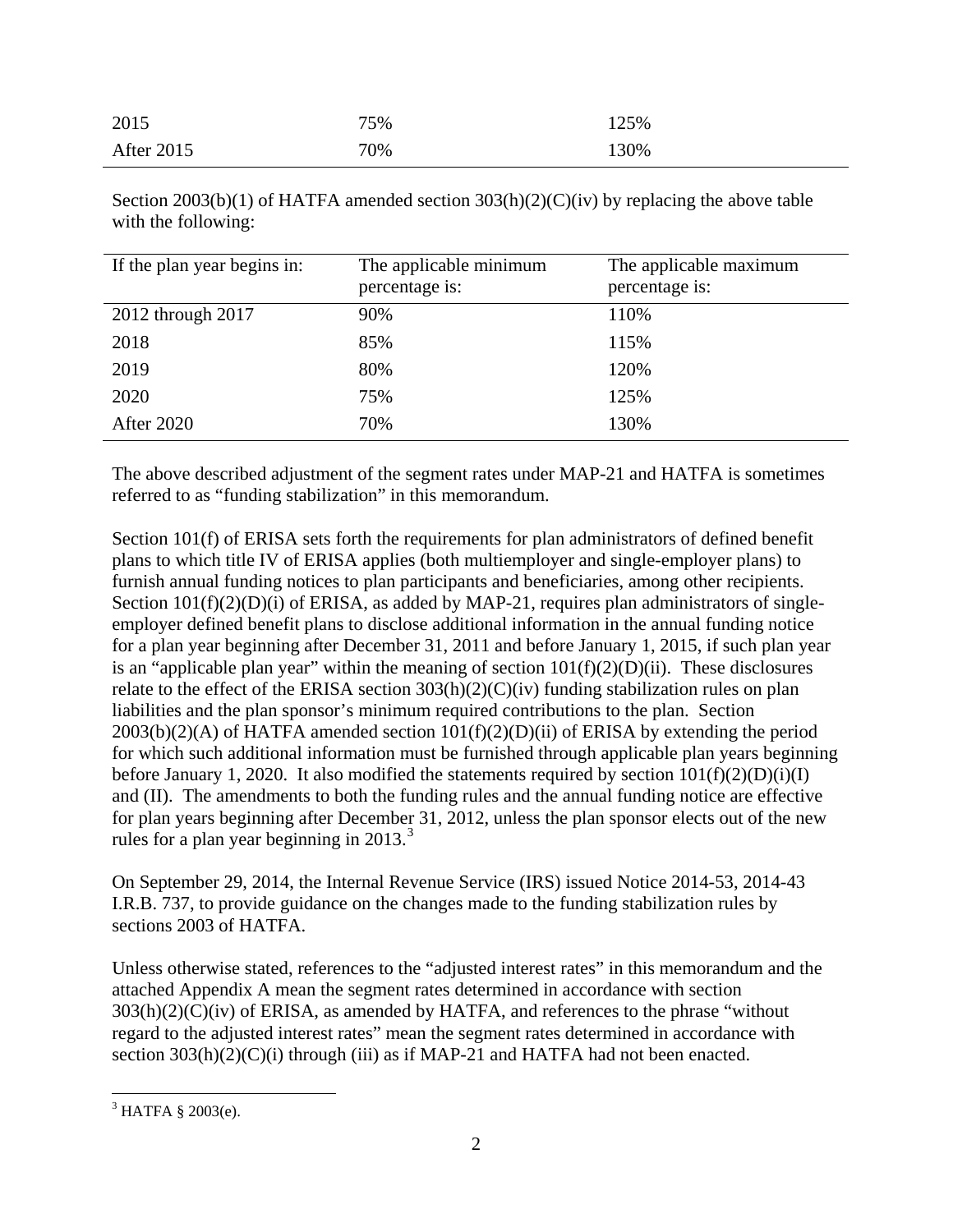In accordance with section  $2003(b)(2)(B)$  of HATFA, the Department has modified the supplement to the model annual funding notice set out in Appendix A of Field Assistance Bulletin 2013-01 (FAB 2013-01) to include a reference to HATFA.

Due to the extension of the applicability of section  $101(f)(2)(D)$  to plan years ending before January 1, 2020, the Department reviewed the guidance in FAB 2013-01, taking into account questions and other feedback from practitioners. As the result of that review, the Department has decided to modify its answer to Question 14 of FAB 2013-01. Except as stated in this memorandum, FAB 2013-01 remains in effect.

## **Good Faith Compliance:**

Pending further guidance, the Department, as a matter of enforcement policy, will treat a plan administrator of a single-employer defined benefit plan as satisfying section 101(f)(2)(D) of ERISA, as amended by HATFA, if the plan administrator complies with the guidance in FAB 2013-01 and this memorandum, and has acted in accordance with a good faith, reasonable interpretation of section  $101(f)(2)(D)$  with respect to matters not specifically addressed in those memoranda. The Department will treat a funding notice for a plan year beginning after December 31, 2012, that was issued before the issuance of this memorandum as satisfying the HATFA amendments to section 101(f)(2)(D), if it reflects a good faith, reasonable interpretation of the amendments to that section.

## **Model Notices:**

Appendix A to this memorandum contains a supplement (the "Model Supplement") to the singleemployer defined benefit plan model annual funding notice. The Model Supplement replaces the MAP-21 Supplement set out in Appendix A of FAB 2013-01 for applicable plan years beginning on or after January 1, 2014. For a 2013 applicable plan year, the Model Supplement replaces the MAP-21 Supplement only if the funding notice reflects the use of the HATFA segment rates. Pending further guidance, use of an appropriately completed Model Supplement, together with the model annual funding notice, will, as a matter of Department enforcement policy, satisfy the content requirements of section  $101(f)(2)(B)$  and (D) of ERISA.

## **Questions and Answers:**

## **General**

## **Q1: When are the HATFA changes to the annual funding notice effective?**

A1: Section 2003(e)(1) of HATFA states that the changes made to sections  $303(h)(2)(C)(iv)$  and 101(f)(2)(D) of ERISA are effective for plan years beginning after December 31, 2012. Under section 2003(e)(2) of HATFA, the plan sponsor may elect not to have HATFA apply to the 2013 plan year, only. Questions 2 and 3 address how the Department will enforce the retroactive application of HATFA to the 2013 plan year.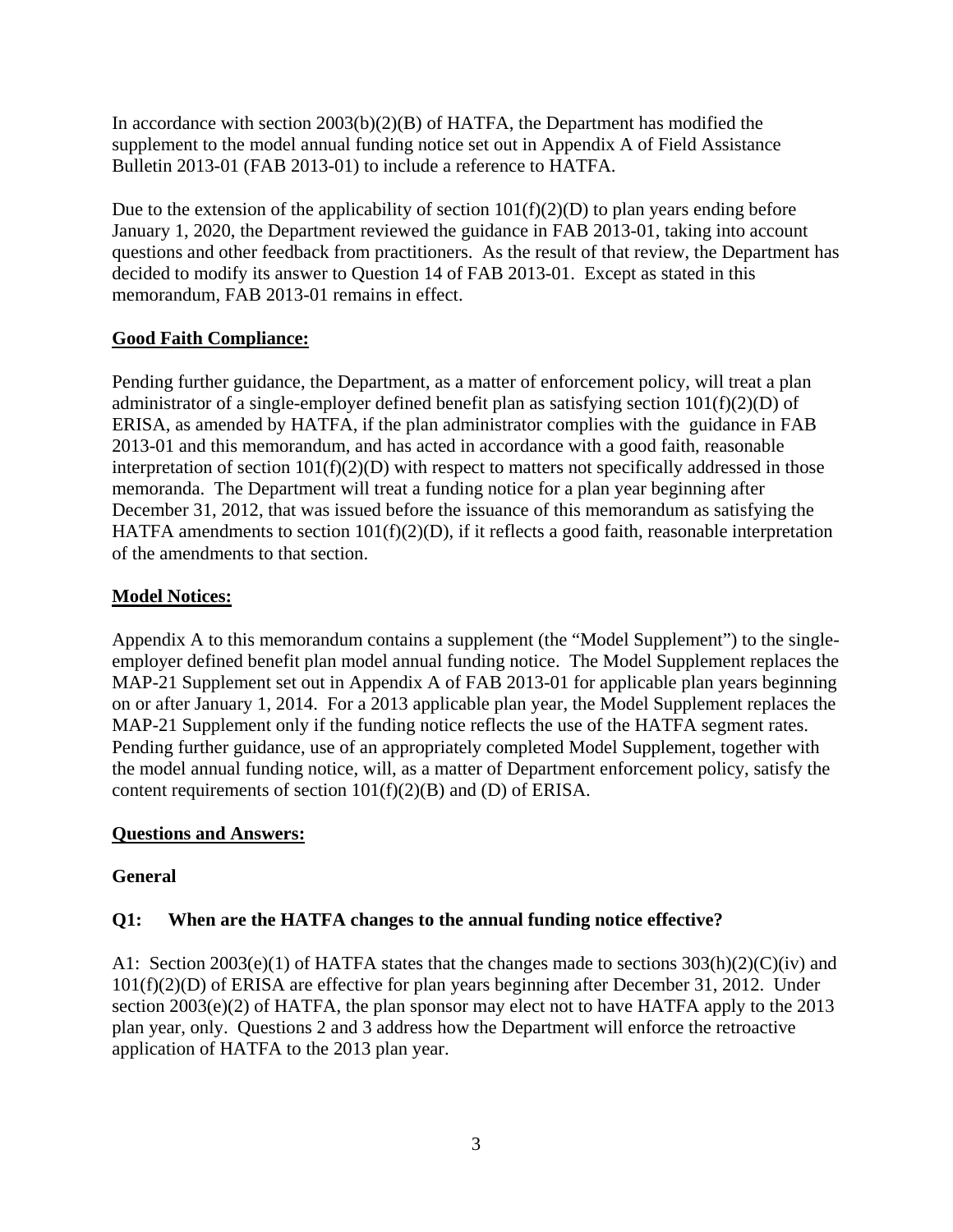### **Q2: If, on or before the thirtieth day following the date of this memorandum, a plan administrator issued an annual funding notice for the 2013 plan year using the MAP-21 segment rates, is the administrator required to issue a corrected or revised notice to reflect HATFA?**

A2: No. A plan administrator is not required to reissue a notice under these circumstances even if the plan used the HATFA rates for funding purposes for the 2013 plan year. The Department does not think that the benefits of a corrected notice generally will outweigh the administrative cost of redistributing the 2013 notice. Nothing in this memorandum, however, precludes a plan administrator from issuing a corrected notice if the administrator determines that it is in the best interests of participants and beneficiaries. The same principles would apply if a plan administrator furnished the 2013 notice using the HATFA rates and the plan sponsor subsequently elected out of HATFA.

## **Q3: If, as of the thirtieth day following the date of this memorandum, a plan administrator has not yet issued a notice for the 2013 plan year, what rates should be used?**

A3: The rates used to prepare the annual funding notice should reflect the rates used, or reasonably expected to be used, to meet the minimum funding standards. Thus, if the plan sponsor has not elected out of HATFA by the due date of the notice, and the plan administrator reasonably believes no such election will be made, the notice should be prepared using the HATFA segment rates. If such an election is made after the notice is furnished, the plan administrator is not required to furnish a corrected notice. Nothing in this memorandum, however, precludes a plan administrator from issuing a corrected notice if the administrator determines it is in the best interests of participants and beneficiaries.

# **HATFA Changes to Definition of Applicable Plan Year**

**Q4: The plan administrator is not required to include the funding stabilization disclosures of section 101(f)(2)(D)(i) of ERISA in the annual funding notice, unless the plan year to which the notice relates (the "notice year") is an "applicable plan year" within the meaning of section 101(f)(2)(D)(ii) of ERISA. How did HATFA change the definition of "applicable plan year"?** 

A4: Prior to HATFA, section  $101(f)(2)(D)(ii)$  of ERISA defined an "applicable plan year" as any plan year beginning after December 31, 2011, and before January 1, 2015, for which the plan meets the following requirements in subclauses (I), (II), and (III) of that section:

- The funding target (as defined in section  $303(d)(2)$  of ERISA) is less than 95% of the funding target determined without regard to the adjusted interest rates;
- The plan's funding shortfall (as defined in section  $303(c)(4)$  of ERISA) determined without regard to the adjusted interest rates is greater than \$500,000; and
- The plan had 50 or more participants on any day during the preceding plan year.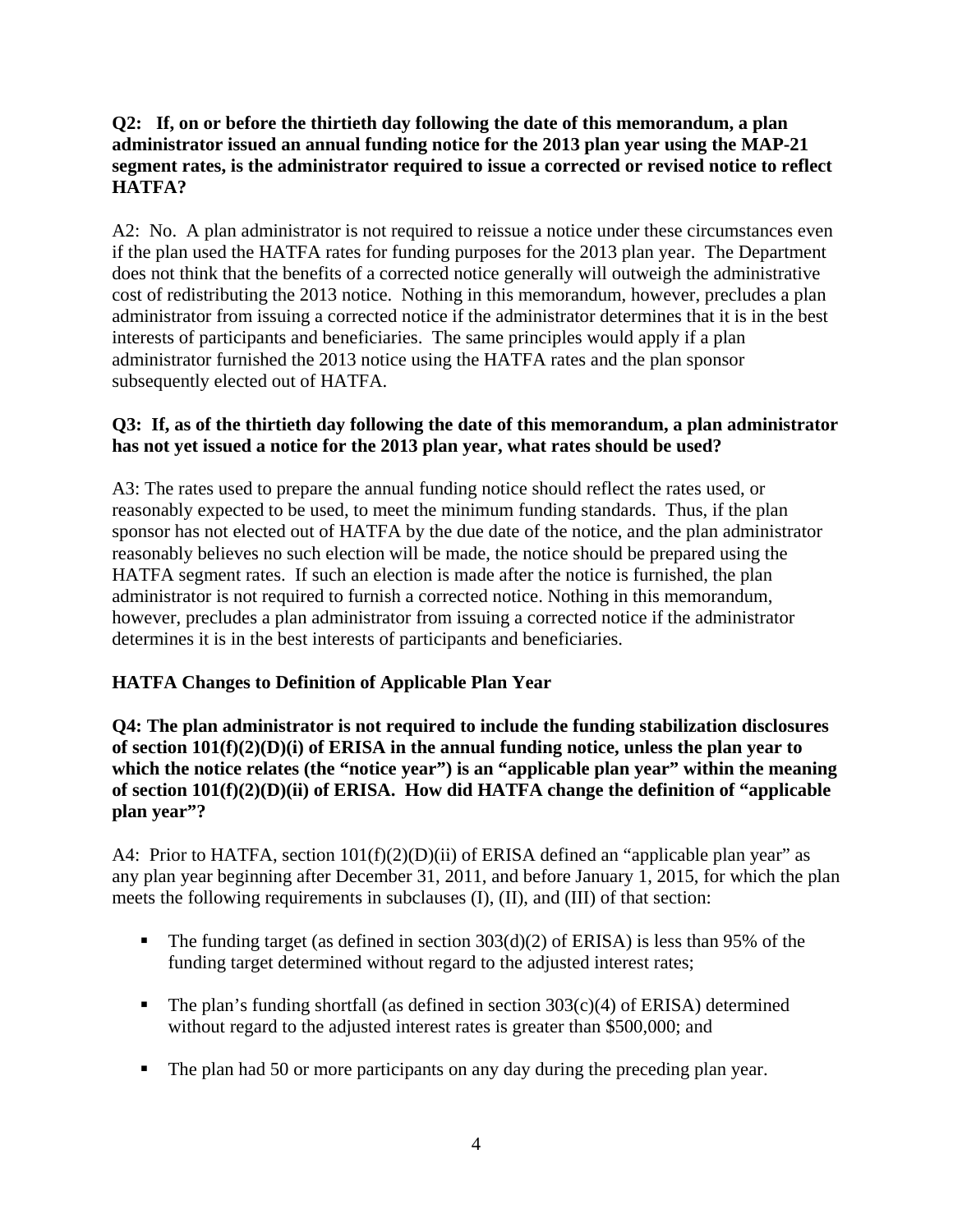HATFA did not change the requirements of subclause (I), (II) and (III) of section  $101(f)(2)(D)(ii)$ , but did change the period of applicability from "plan years beginning after December 31, 2011, and before January 1, 2015" to "plan years beginning after December 31, 2011, and before January 1, 2020."

#### **Changes to the Content Requirements of the Section 101(f)(2)(D)(i) Disclosures, the Model Supplement and the Funding Target Attainment Percentage Chart of the Model Notice.**

### **Q5: How did HATFA change the statements required by sections 101(f)(2)(D)(i)(I) and (II) of ERISA?**

A5: Section 2003(b)(2)(A)(i) of HATFA added "and the Highway and Transportation Funding Act of 2014" after "MAP-21" both places it appears in section 101(f)(2)(D)(i). The first paragraph of the Model Supplement may be used to satisfy the amendments made by section  $2003(b)(2)(A)(i)$  of HATFA to the statements required by sections  $101(f)(2)(D)(i)(I)$  and (II) of ERISA.

#### **Q6: FAB 2013-01 refers to the "MAP-21 segment rates," the "MAP-21 rates" and "MAP-21 interest rates" in several places. Does HATFA affect the substance of the guidance in FAB 2013-01 using those terms?**

A6: No. In applying FAB 2013-01, references to the MAP-21 segment rates, MAP-21 rates, and/or MAP-21 interest rates should be read to mean the MAP-21 rates, as amended by HATFA. The Model Supplement in Appendix A to this memorandum replaces references to the MAP-21 interest rates with the term "adjusted interest rates."

### **Q7: In question 14 of Field Assistance Bulletin 2013 -01 (FAB 2013-01), the Department stated that if the value of plan assets is determined without regard to the MAP-21 segment rates, the MAP-21 supplement must include a statement setting forth the value of plan assets determined on that basis along with an explanation of how it differs from the value of plan assets used for funding purposes. Does the Department continue to maintain this position under HATFA?**

A7**:** No. The enactment of HATFA provided the Department with an opportunity to review the efficacy of its prior guidance under section 101(f) of ERISA, including the questions and answers in FAB 2013-01. In the aftermath of FAB 2013-01, actuaries and other plan service providers questioned the reasoning behind the asset-value statement and related explanation required by Q&A 14 of FAB 2013-01 and informed the Department that these data elements in particular have caused confusion to service providers and participants and beneficiaries alike. The intent behind these disclosures was to ensure that plans would provide participants and beneficiaries with information to help them understand the meaning behind the data elements required by MAP-21. At the time of FAB 2013-01, the Department was concerned that, without more information, participants and beneficiaries would not understand or appreciate the difference between the "with" and "without" disclosures explicitly required by MAP-21. The Department is now concerned that the annual funding notice requirements in section 101(f) of ERISA, as amended first by MAP-21 and then by HATFA, may result in very complex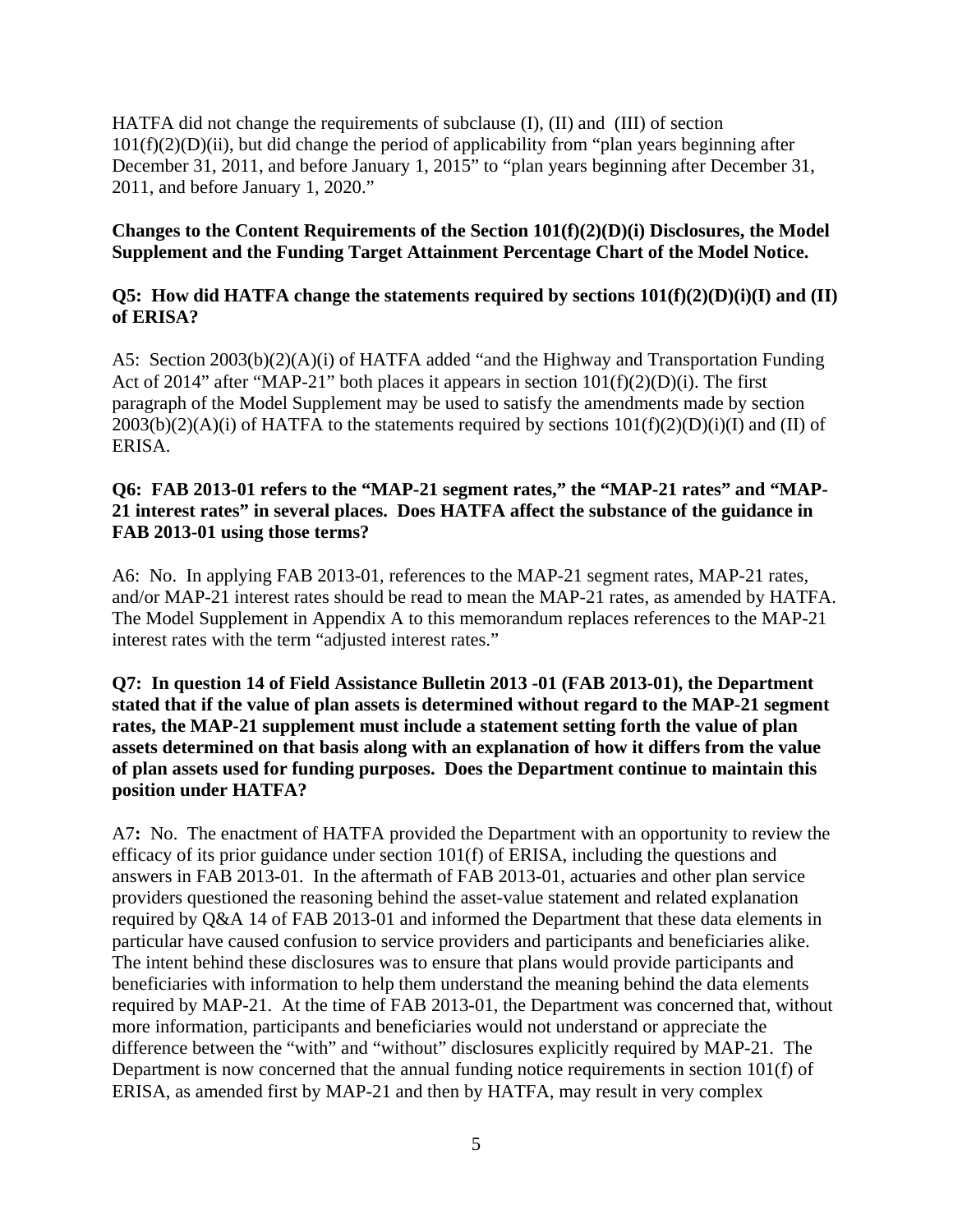disclosure requirements. In light of the foregoing, and because plan administrators already have the ability to augment their disclosures with additional information if and when they think it would be helpful to their participants, the Department has decided to amend its position in Q&A 14 of FAB 2013-01. Accordingly, the Department will no longer require the Model Supplement (or the MAP-21 Supplement) to state the value of plan assets, determined without regard to the adjusted interest rates, or to include an accompanying explanation for any funding notice due after the date of this memorandum.

### **Q8: Question 16 of FAB 2013-01 includes an example illustrating how previously established shortfall amortization bases are used to determine the minimum required contribution (MRC) disclosures for the "Without MAP-21 Interest Rates" cells of the MAP-21 Information Table of the MAP-21 Supplement. Does this example change under HATFA?**

A8: The substance of Q&A 16 of FAB 2013-01 remains unchanged. The previously established shortfall amortization bases actually used for funding still should be used to calculate the hypothetical MRC determined without regard to the adjusted interest rates for purposes of the Information Table of the Model Supplement. The shortfall installment for the current applicable plan year should still be derived from a hypothetical shortfall amortization base determined without regard to the adjusted interest rates, taking into account the at-risk guidance of Q&A 17 of FAB 2013-01. Example Q8 illustrates the application of HATFA to the principles illustrated by Example Q&A 16 of FAB 2013-01.

**Example Q8:** The 2012, 2013 and 2014 plan years of Plan Z are applicable plan years, and Plan Z has never had any waiver amortization bases. The plan sponsor did **not** elect out of HATFA for 2013. For purposes of calculating the MRC disclosure, determined without regard to the adjusted interest rates, for the 2014 applicable plan year, the shortfall amortization charge would be the sum of:

- (1) the actual shortfall installments for 2008 through 2011 derived from the shortfall amortization bases determined under the pre-MAP-21 rules;
- (2) the actual 2012 shortfall installment derived from the actual 2012 shortfall amortization base determined using the MAP-21 segment rates;
- (3) the actual 2013 shortfall installment derived from the 2013 shortfall amortization base determined using the adjusted interest rates under HATFA; and
- (4) the 2014 shortfall installment derived from a hypothetical 2014 shortfall amortization base, determined by subtracting the present value of the actual future shortfall installments for shortfall amortization bases established for years 2008 through 2013 from the hypothetical 2014 funding shortfall determined without regard to the adjusted interest rates. The interest rates used to calculate the present value of the actual future shortfall installments are the 2014 segment rates determined without regard to MAP-21 and HATFA.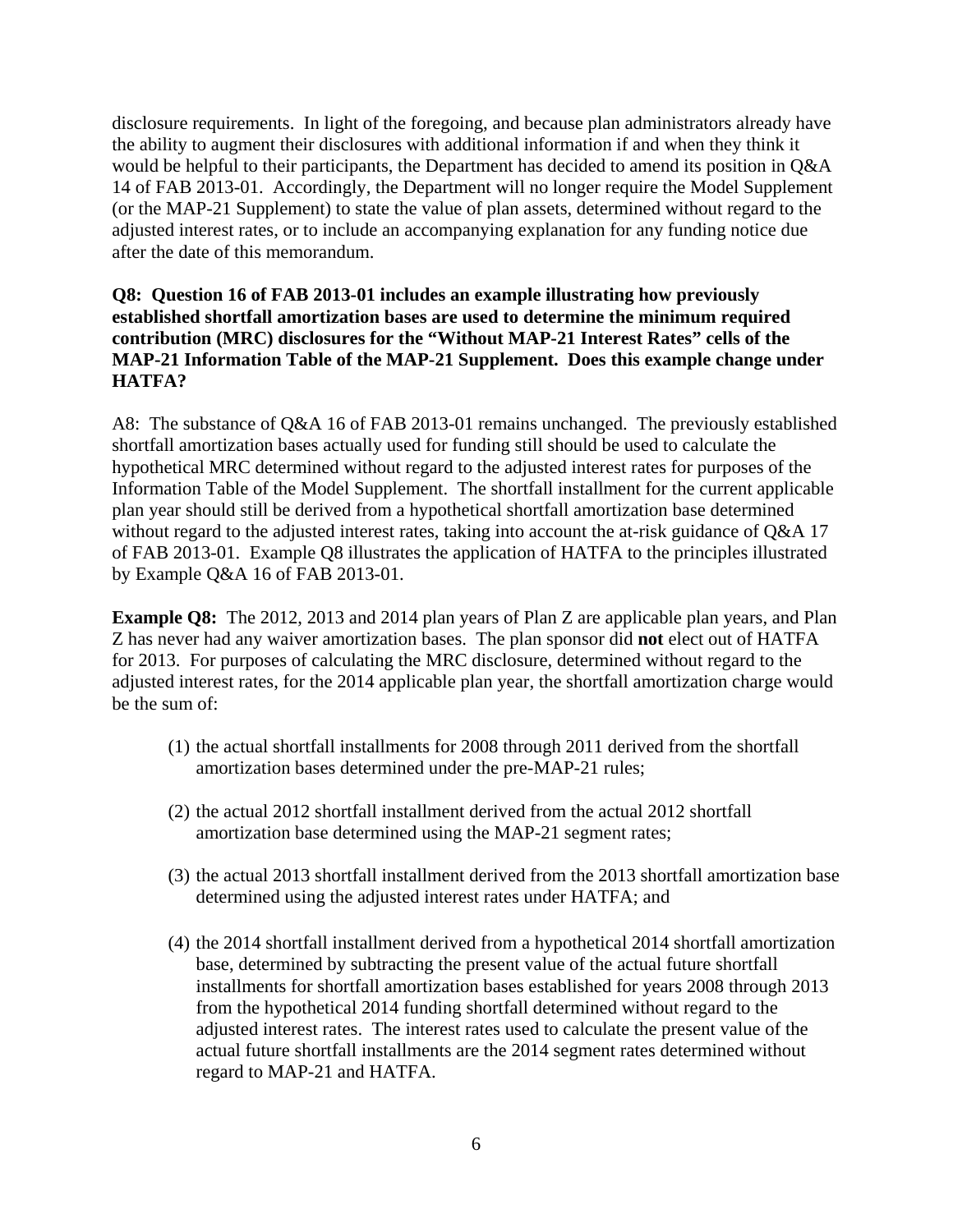**Q9: In preparing the 2013 preceding plan year entries for the Funding Target Attainment Percentage (FTAP) chart of the model notice and "With Adjusted Interest Rates" cells of the Information Table of the Model Supplement for the 2014 and 2015 notice years, may the plan administrator use the entries from the annual funding notice for the 2013 plan year, and if not, what should the plan administrator use?**

A9: (a) General rule. The actuarial value of assets and liabilities shown in the FTAP chart are determined in the same manner as under section 303 of the Act, as of the valuation date of the notice year and for each of the two preceding plan years, as reported in the annual report filed under section 104 of ERISA for each such preceding plan year. The funding target attainment percentage, the funding shortfall, and the minimum required contribution are derived from the actuarial value of such assets and liabilities. Generally, the plan administrator may use information in the most recently filed annual report and the attendant Schedule SB for the 2013 plan year to prepare such entries, unless the plan administrator knows that the relevant information in such annual report is not correct.

(b) Plan sponsor revokes a deemed election not to apply the HATFA segment rates to the 2013 plan year and files a corrected annual report for the 2013 plan year after the due date of the 2014 plan year annual funding notice. If the plan administrator files an annual report (Form 5500 or Form 5500SF) for the 2013 plan year before December 31, 2014 and the Schedule SB is prepared using the MAP-21 segment rates, "an election to defer use of the HATFA segment rates for purposes of both §§ 430 and 436 [of the Code] until the first plan year beginning on or after January 1, 2014 is deemed made." See section III.B. of IRS Notice 2014-53. The plan sponsor may revoke the deemed election by providing written notice of the revocation to the plan's enrolled actuary and the plan administrator no later than December 31, 2014.

If the plan sponsor revokes the deemed election, the plan administrator must file an amended annual report for the 2013 plan year, along with a revised Schedule SB reflecting the HATFA segment rates, on or before the earlier of the due date (with extensions) of the annual report for the 2014 plan year or the date such report is filed. This could result in the 2014 annual funding notice being furnished (*e.g.*, April 30, 2015) before the 2013 amended Form 5500 and revised Schedule SB are filed (*e.g.*, October 15, 2015). In this case, it would not be a reasonable good faith interpretation of section 101(f) of ERISA to use the previously filed 2013 annual report and Schedule SB, reflecting the MAP-21 segment rates, to prepare the 2013 preceding plan year entries for the "With Adjusted Interest Rates" cells of the Information Table of the Model Supplement and the FTAP chart of the model notice for the 2014 notice year, since the plan administrator would already know that the plan sponsor intends to use the HATFA segment rates for 2013. The plan administrator and the plan's enrolled actuary should, in a reasonable manner, determine such 2013 preceding plan year entries with the HATFA segment rates for the 2014 annual funding notice using standard actuarial principles.

# **Paperwork Reduction Act (PRA):**

This memorandum relies on the collection of information approved under OMB Control Number 1210-0126, which currently is scheduled to expire on February 28, 2017. The Department is planning to submit a revision to the information collection and intends to publish a notice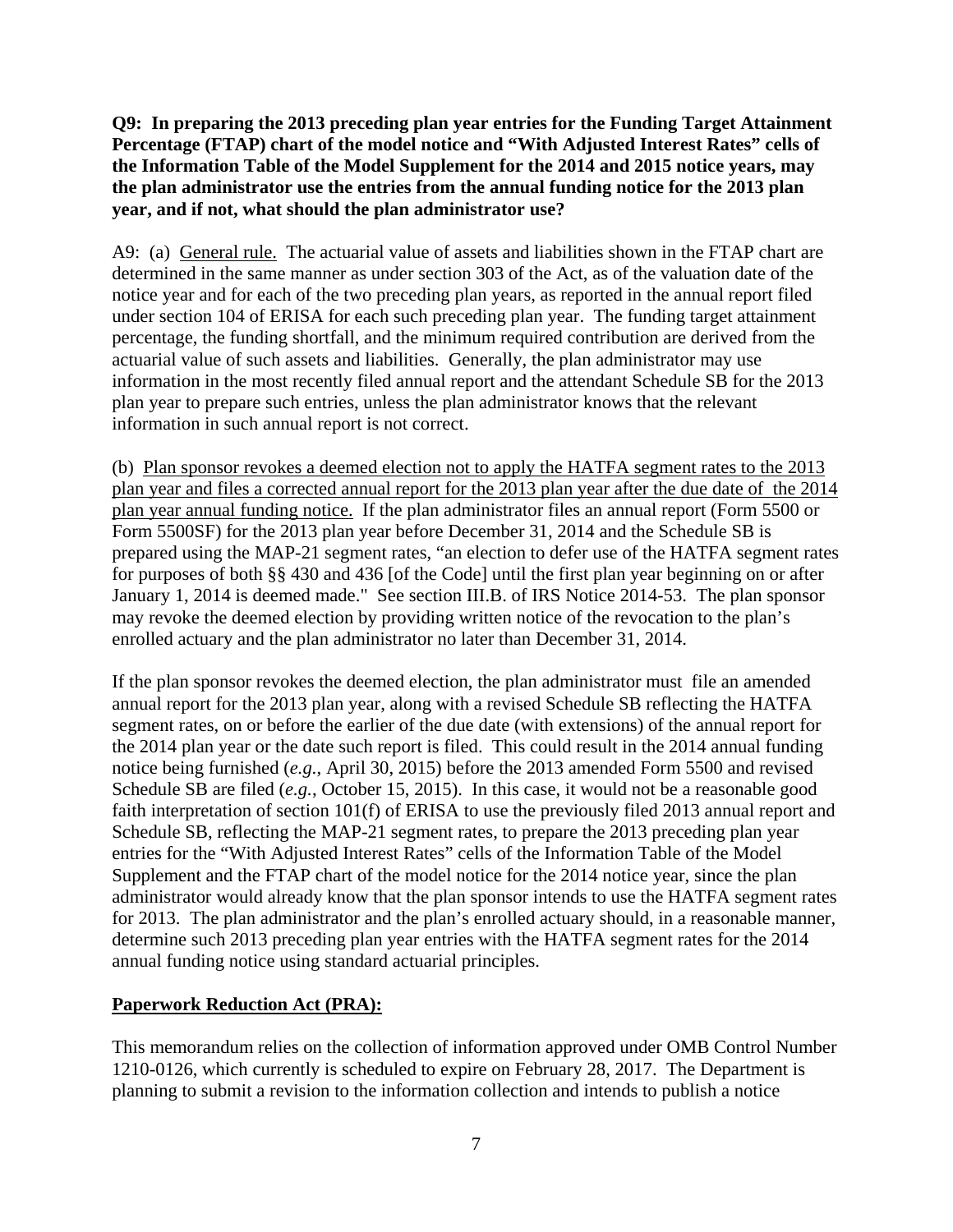announcing OMB's decision upon review of the Department's submission. The Department notes that a federal agency cannot conduct or sponsor a collection of information unless it is approved by OMB under the PRA, and displays a currently valid OMB control number, and the public is not required to respond to a collection of information unless it displays a currently valid OMB control number. See 44 U.S.C. § 3507. Also, notwithstanding any other provisions of law, no person shall be subject to penalty for failing to comply with a collection of information if the collection of information does not display a currently valid OMB control number. See 44 U.S.C. § 3512.

Since HATFA added less than 20 words to the disclosures required by MAP-21, any burden relating to this memorandum was included and reported under Field Assistance Bulletin 2013- 01.

## **For Further Information:**

Questions concerning the information contained in this memorandum may be directed to Thomas M. Hindmarch of the Office of Regulations and Interpretations 202.693.8500 (not a toll free number).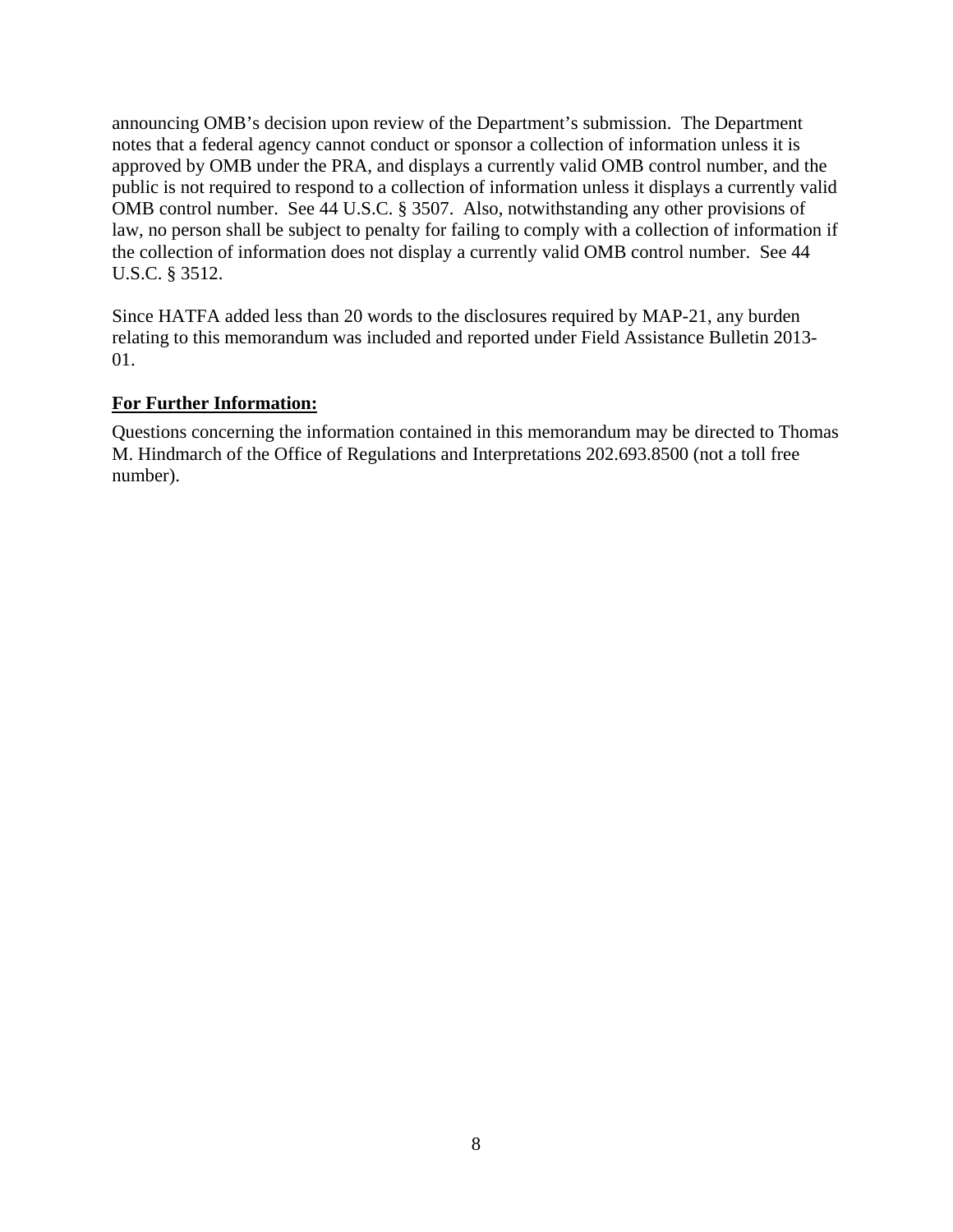### **APPENDIX A TO FAB 2015-01**

## **MODEL SUPPLEMENT TO ANNUAL FUNDING NOTICE OF [insert Plan Name] (PLAN) FOR PLAN YEAR BEGINNING [***Insert Date***] AND ENDING [***Insert Date***] (Plan Year)**

This is a temporary supplement to your annual funding notice which is required by the Moving Ahead for Progress in the 21st Century Act and the Highway and Transportation Funding Act of 2014. These federal laws changed how pension plans calculate their liabilities. The purpose of this supplement is to show you the effect of these changes. Prior to 2012, pension plans determined their liabilities using a two-year average of interest rates. Now pension plans also must take into account a 25-year average of interest rates. This means that interest rates likely will be higher and plan liabilities lower than they were under prior law. As a result, your employer may contribute less money to the plan at a time when market interest rates are at or near historical lows.

The "Information Table" compares the impact of using interest rates based on the 25-year average (the "adjusted interest rates") and interest rates based on a two-year average on the Plan's: (1) Funding Target Attainment Percentage, (2) Funding Shortfall, and (3) Minimum Required Contribution. The funding target attainment percentage is a measure of how well the plan is funded on a particular date. The funding shortfall is the amount by which liabilities exceed net plan assets. The minimum required contribution is the amount of money an employer is required by law to contribute to a plan in a given year. The following table shows this information determined with and without the adjusted interest rates. The information is provided for the Plan Year and for each of the two preceding plan years, if applicable.

| <b>INFORMATION TABLE</b> |                         |                         |                         |                         |                         |                         |  |
|--------------------------|-------------------------|-------------------------|-------------------------|-------------------------|-------------------------|-------------------------|--|
|                          | [Applicable Plan Year]  |                         | $[Ist$ year preceding   |                         | [2nd year preceding]    |                         |  |
|                          |                         |                         | Applicable Plan Year]   |                         | Applicable Plan Year]   |                         |  |
|                          | With                    | <b>Without</b>          | With                    | <b>Without</b>          | With                    | <b>Without</b>          |  |
|                          | <b>Adjusted</b>         | <b>Adjusted</b>         | <b>Adjusted</b>         | <b>Adjusted</b>         | <b>Adjusted</b>         | <b>Adjusted</b>         |  |
|                          | <b>Interest</b>         | <b>Interest</b>         | <b>Interest</b>         | <b>Interest</b>         | <b>Interest</b>         | <b>Interest</b>         |  |
|                          | <b>Rates</b>            | <b>Rates</b>            | <b>Rates</b>            | Rates                   | <b>Rates</b>            | <b>Rates</b>            |  |
| <b>Funding Target</b>    | [ <i>Insert</i> $%$ ]   | [ <i>Insert</i> $%$ ]   | [ <i>Insert</i> $\%$ ]  | [ <i>Insert</i> $%$ ]   | [ <i>Insert</i> $%$ ]   | [ <i>Insert</i> $%$ ]   |  |
| Attainment               |                         |                         |                         |                         |                         |                         |  |
| Percentage               |                         |                         |                         |                         |                         |                         |  |
| <b>Funding Shortfall</b> | [ <i>Insert</i> $\oint$ | [ <i>Insert</i> $\oint$ | [ <i>Insert</i> $\oint$ | [ <i>Insert</i> $\oint$ | [ <i>Insert</i> $\oint$ | [ <i>Insert</i> $\oint$ |  |
|                          | <i>amount</i> ]         | <i>amount</i> ]         | <i>amount</i> ]         | <i>amount</i> ]         | <i>amount</i> ]         | <i>amount</i> ]         |  |
| Minimum                  | [ <i>Insert</i> $\oint$ | [ <i>Insert</i> $\oint$ | [ <i>Insert</i> $\oint$ | [ <i>Insert</i> $\oint$ | [ <i>Insert</i> $\oint$ | [ <i>Insert</i> $\oint$ |  |
| Required                 | <i>amount</i> ]         | <i>amount</i> ]         | <i>amount</i> ]         | <i>amount</i>           | <i>amount</i> ]         | <i>amount</i> ]         |  |
| Contribution             |                         |                         |                         |                         |                         |                         |  |

*Instructions*: *Insert Not Applicable in the "With Adjusted Interest Rates" cells of the relevant preceding year, if (1) the preceding plan year was 2011; (2) a full yield curve election under section 303(h)(2)(D)(ii) of ERISA was in effect for such preceding year; (3) in the case of the 2012 plan year, the plan sponsor elected out of MAP-21 for all*